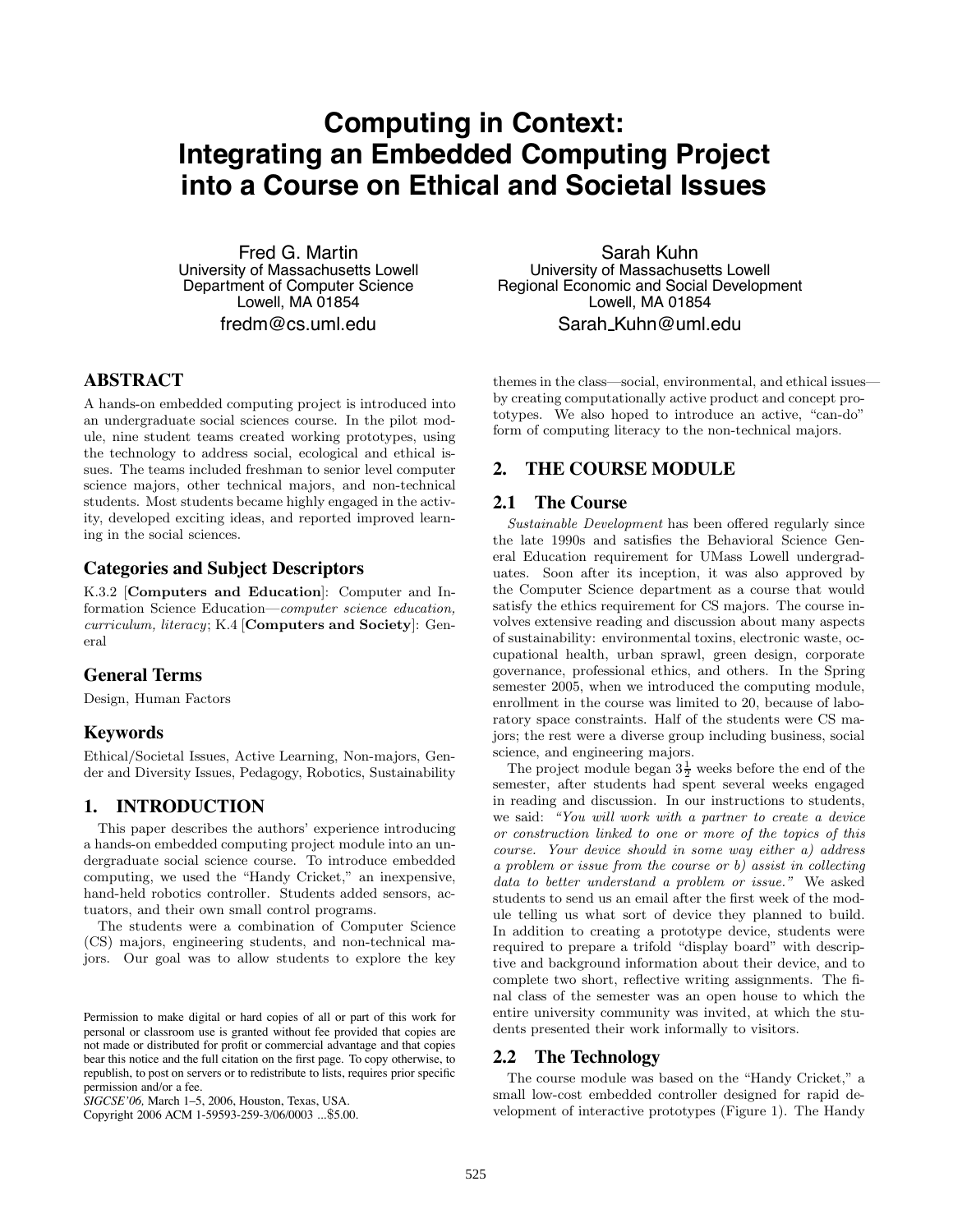

**Figure 1: The Handy Cricket.**

Cricket has been used with children and teachers for robotics and science experiments [6] and with non-technical professional designers [7].

The Cricket unit is a self-contained, battery-powered microprocessor board with sensor and motor circuits. It is programmed using "Cricket Logo," a simplified dialect of the pedagogical Logo programming language [8]. Cricket Logo is a procedural language that includes functions with arguments and return values, global variables, control structures, and I/O primitives for the sensors and actuators.

In the context of the Sustainable Development course, we provided each student team (of 2 to 3 members) with complete kits built around the Handy Cricket. The kits included various sensors and actuators. For sensors, each team received a touch sensor, ambient light sensor, and temperature sensor. For actuators, teams received a simple DC motor and a small incandescent bulb. We also had several units of more specialized components that were available to the class, including a bar code reader, a pH sensor, a barometric pressure sensor, and voice recorder/playback modules.

In addition to the kits, we purchased a supply of craft and construction materials and hand tools that were made available for students. We also provided 24*×*7 access to a dedicated teaching laboratory for students to conduct their work; each team had its own benchtop work area that included a development PC.

## **2.3 Research Methods**

We used a mix of qualitative and quantitative techniques to study students' reactions to the course module. Qualitative techniques included: 1) observation of student work sessions by a graduate research assistant and the authors; 2) analysis of two writing assignments prepared by each student (one reflected on the project module after its completion, and one reflected on the overall course experience); 3) observation of the open house. Quantitative methods involved tabulation of student answers to a short questionnaire. The small number of students in this first iteration of the module precluded the use of statistical tests, but student answers helped in understanding students' experiences.

## **3. RESULTS**

Table 1 lists an overview of each of the 9 projects developed by the students in the course module. Both we and the students were impressed with the breadth and creativity that these projects represent.

#### **3.1 Central Ideas in Computing**

In each of the projects, students created a device or system that included inputs (sensors or buttons to be pressed), outputs (actuators, lamps, or other displays), and a control program. The control program was responsible for making the device exhibit some behavior, implement an algorithm, or otherwise perform its function.

Each of the projects thus exhibited the central idea of computing: a self-controlled process that works on inputs and produces outputs. In fact, the projects embody a more modern view of computing than the earlier, but still prevalent, idea of an algorithm that runs once to completion. This newer model of "computation-as-interaction" is described by Stein in her work on rethinking the CS curriculum:

Perhaps the most fundamental idea in modern computer science is that of interactive processes. Computation is embedded in a (physical or virtual) world; its role is to interact with that world to produce desired behavior. While von Neumann serial programming has it that computationas-calculation uses inputs—at the beginning—to produce outputs—at the end—computation-asinteraction treats inputs as things that are monitored and outputs as actions that are taken over the lifetime of an ongoing process. [9]

While we did not focus instructional attention on models of computing, many students did reflect on the technical dimension of their work. For many of the CS students, the project was an opportunity to put their existing expertise with computing into practice, connect it with ideas in other fields, and to carry out their own "mini capstone" project.

We provided support for all students who needed it, especially non-majors. For these students, programming and engineering design were very new. In general, these students had a positive attitude afterward. As one student commented, "I was most surprised by my interest in robotics and computer science. . . it is a new area for me, but I enjoyed the experience."

For all students, computing was connected to the real world in both a practical sense (their projects used embedded computing) and in an applied sense (they created a meaningful prototype).

## **3.2 Integrating Social and Ethical Issues with Computing**

Computer science majors in the United States take courses in ethics and the social sciences, but these are typically separate from their CS courses, and are generally taught by instructors in other departments. This can make it difficult for students to integrate their social and ethical training with the material they learn in their CS courses, creating the impression that there is no relationship between social and ethical problems and the discipline of Computer Science. At best this is a missed opportunity; at worst it can cause considerable distress to students who take both the techni-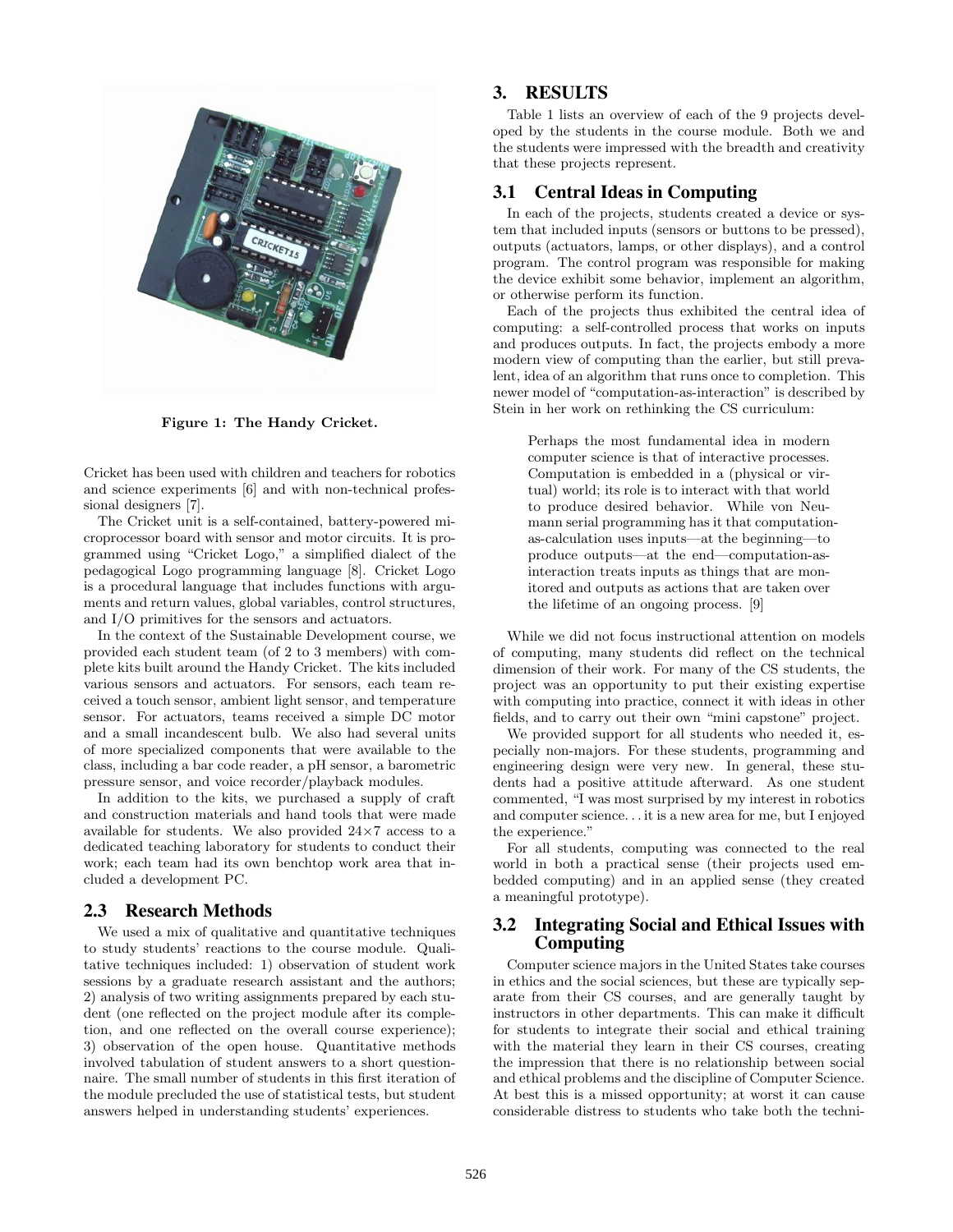| Project Title                | Description                                                                                     | Comments                                                               |
|------------------------------|-------------------------------------------------------------------------------------------------|------------------------------------------------------------------------|
| Reforestation Rover          | A tree-planting mobile robot that surveys soil                                                  | The robot was built out of LEGO bricks and                             |
|                              | & environmental conditions and plants a seed                                                    | performed on a tabletop, but was able to eject                         |
|                              | when conditions are favorable                                                                   | glass marble 'seeds' based on sensor values                            |
| <b>Passive Cooling</b>       | An A-frame model house with an acrylic side                                                     | The students who built this were non-                                  |
| Dollhouse                    | view panel, and a floor-mounted fan. In the                                                     | technical, did a lot of decorative work and                            |
|                              | basement, an ice-pack modeled a cool temper-                                                    | required hand-holding on the technology side,                          |
|                              | ature source, and the Cricket controlled the fan<br>with a temperature sensor                   | but ultimately persevered and were happy<br>with the work              |
| pH Power Boat                | A radio-controlled model boat that carried a                                                    | You would use the boat to investigate water-                           |
|                              | pH sensor and a bargraph display to show wa-                                                    | borne environmental incidents                                          |
|                              | ter pH. The bargraph was designed to be visible                                                 |                                                                        |
|                              | from a good distance                                                                            |                                                                        |
| Corporate Responsibility     | A hand-held device with an integrated bar-                                                      | prototype simulated the database<br>The                                |
| Product Scanner              | code scanner. After scanning a consumer prod-                                                   | lookup, but was pre-programmed for several                             |
|                              | uct, it performs a database lookup and displays                                                 | product barcodes on hand at the open house                             |
|                              | a ranking of the manufacturer's corporate re-                                                   |                                                                        |
|                              | sponsibility along several scales                                                               |                                                                        |
| Personal Waste Scale         | An office trash basket with an integrated                                                       | Project was accomplished by repurposing the                            |
|                              | weight scale. It weighed your trash and indi-                                                   | innards of a \$15 bathroom scale                                       |
|                              | cated the result on an LED numeric display                                                      |                                                                        |
| Trucker Awake Project        | Model truck that sensed abrupt changes in ve-                                                   | The idea was to provide feedback to both the                           |
|                              | locity and responded with a light show visible                                                  | driver and law enforcement, raising interest-                          |
|                              | both inside and outside the truck                                                               | ing questions about accountability                                     |
| Ecological Footprint         | Based on a web survey, this was a standalone                                                    | Students built a large vertical "carnival"                             |
| Quiz Machine                 | device in which you answered a series of ques-                                                  | wheel" in which you rotated to each question                           |
|                              | tions. It reported how many Earths would be                                                     | and pressed a button corresponding to your                             |
|                              | needed to support the population, if you rep-                                                   | answer. The Cricket sensed the position of                             |
|                              | resented the average world citizen                                                              | the wheel and scored your survey accordingly                           |
| Audio Light Quality<br>Alarm | Measured ambient light level and warned with<br>an audio alarm if levels were too bright or too | Project was accompanied by literature review<br>of lighting and health |
|                              | dim for healthy office work                                                                     |                                                                        |
| Cricket Thermometer          | Inspired by the actual cricket insect, which                                                    | The idea was to provide an interactive ther-                           |
|                              | varies its chirping based on temperature, this                                                  | mometer for the visually handicapped                                   |
|                              | project provided several modalities for convey-                                                 |                                                                        |
|                              | ing temperature, including spoken output                                                        |                                                                        |

**Table 1: Synopsis of Student Projects.**

cal and the social material seriously, leading to a sense that they must choose between social and technical concerns [3].

By introducing computing into a course committed to exploring environmental, social, and ethical issues, students have an opportunity to integrate the material in an active and creative way. With guidance from faculty in both the social and computer sciences, the connection of the disciplines takes place at many levels during the course. Students become motivated to address important real-world problems and think about how digital technology could contribute to solutions. The iterative process of framing and reframing approaches, guided by the instructors and by conversations with fellow students in the lab, demonstrates how designers can move easily between social and technical concerns in a fluid design process [1, 4].

#### **3.3 Triangulating Between Course Themes, the Materials, and Their Ideas**

In their design processes, students went back and forth across the themes of the course, the capabilities of the Cricket and the other materials we had provided, and their own ideas about what they would like to create. For example, in the early stages, some students became fixated on the sensors

we had offered them. "At one point in the course, I thought we were all going to be making PDAs that measure water temperature and pH," said one student.

By asking them to step back and consider which course topics had been their favorites, and what problems associated with those topics they might want to tackle, we were able to get them to take a broader view and find some convergence between the social and ethical problems they had studied and the materials they had at hand.

One student pair was interested in corporate social responsibility, and discussed approaches to rating companies' degree of commitment to their stakeholders. They developed a handheld device with an integrated barcode scanner that could identify products from their barcode, and then deliver information from a hypothetical database about the social responsibility of that product's manufacturer (Figure 2). Another group was interested in the "ecological footprint," a system that rates an individual's environmental impact by posing a series of questions about lifestyle and habits. They created a device that allowed visitors to take the quiz in real time (a true design challenge, given the limited display capabilities of the Cricket).

By integrating computing with other disciplines and with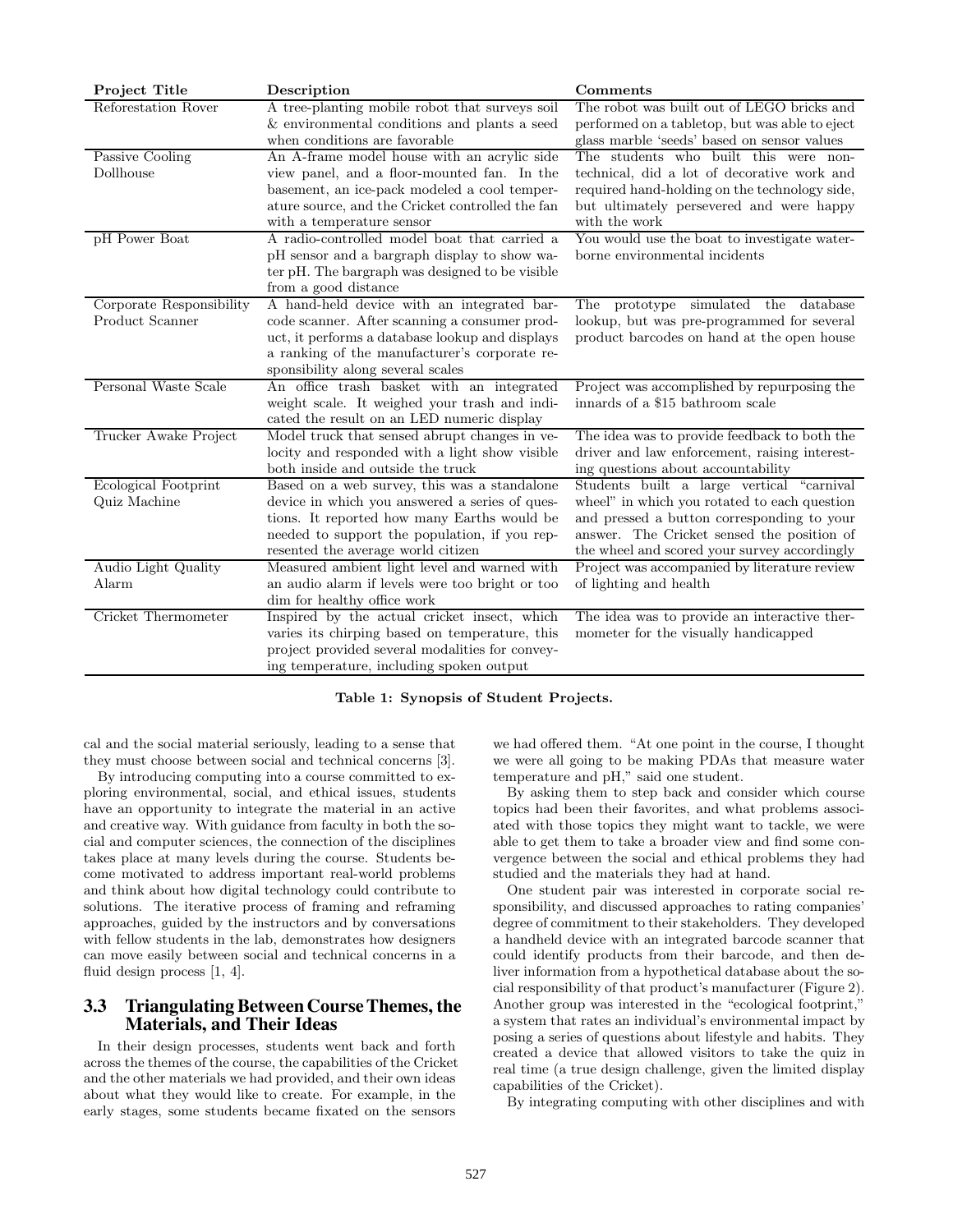

**Figure 2: The Corporate Responsibility Product Scanner.**

social concerns, the course module not only modeled ethical practice for computer scientists, but exposed non-majors to the ways in which computing can contribute to society and to the quality of life. Furthermore, this approach can better prepare many students for computing careers, which increasingly involve uniting an understanding of computing with knowledge from other disciplines or occupations [5]. Finally, introducing students to areas which represent the intersection of computer science with other disciplines biology, chemistry, business, planning, etc.—may be a more effective way to attract and retain nontraditional students, particularly women [10].

## **3.4 Active Learning in a Multidisciplinary Context**

We expected that the hands-on module would improve students' understanding of sustainable development, and in a survey taken at the end of the course, most students agreed that it had had this effect. Several of them told us, however, that the most important impact was to make them feel that they could play an active role in addressing the problems of sustainability. Although we had in-class discussions and had considered solutions to some of the environmental and social problems reviewed in the course, students said that it was really the project module that turned them from passive consumers of information into active shapers of solutions. "It brings a sense that you are participating in solving the problems, rather than just learning about the problems and possible solutions in class," said a freshman liberal arts student. "[I]n introducing the concept of helping towards a more sustainable future, I believe that we will be more likely to do so in the future," he added.

The students' sense that they can become active moral agents [11] is probably more important to their development as responsible practitioners than any other single lesson they could have learned in the course. The module introduced CS students to one model of responsible professional practice, while non-majors learned that it is possible to address social and ethical issues actively, including through the development of devices with embedded computation.

Although almost everyone complained about how little time they were given to plan and execute their device, many said they were very pleased with what they accomplished, and most, when asked what most surprised them about the project module, commented admiringly on the variety and creativity of their fellow students' projects. "[I]t has taught me the value of brainstorming," said one CS major. Students also learned how much they and others could accomplish in a very short period of time—and the ability to work quickly to skillfully solve a problem is an important component of expertise [2].

#### **3.5 Mixing Majors and Non-Majors in a Single Class**

It is striking that students from a wide variety of majors, and at different undergraduate levels (from freshman to senior) felt the course module was a successful experience for them, to the extent that all but one of the respondents to the questionnaire agreed that the module should be a permanent part of the course (the one dissenter was undecided). Some individuals and teams needed more technical support than others, but all teams managed to produce a device that satisfied the requirements of the assignment, and visitors to the open house praised the products.

The team with the least technical background consisted of two female business majors who decided to build a model house and use the Cricket and a temperature sensor to control a fan. One of the partners said, "I was honestly dreading doing the hands-on module. . . sometimes I do not understand how to use things that involve technology." The other was more enthusiastic, saying "I was really excited because I enjoy creative projects." Neither seemed to have much experience thinking about the mechanisms that underlie everyday technology; for instance, when they decided to incorporate a fan into their project, they built a fan with paddles that laid flat, rather than raking into the air.

The team had no prior programming experience. To help them get their project running, we walked them through an introduction to programming. The final implementation involved just one line of code, transforming the fan motor and temperature sensor into a thermostat. But, this single line made perfect sense to the students, and gave them great satisfaction as they saw the fan motor turn on and off based on the house's temperature. While the project was less technically sophisticated than many of the others, for these two students it was a significant accomplishment.

In their evaluations, students also stressed the non-cognitive benefits of the course module—it engaged their interest and enthusiasm, and created "class-wide camaraderie," in the words of one student, as they worked side by side on their projects, helping one another to learn and solve problems. Competition between students was lessened because each team was working on a different project of its own design, and because, for this first-time experimental module, we told students that their grades were based on lab attendance alone, meaning that in theory every student could get an "A" for this segment of the course.

#### **3.6 Role of Technology in Students' Projects**

A range of themes emerges from the students' projects, with three different notions about the role of technology:

**Reflecting some aspect of human behavior back to ourselves, allowing us to consider changing it.** Four projects are based on this principle: the Corporate Responsibility Product Scanner, the Personal Waste Scale,